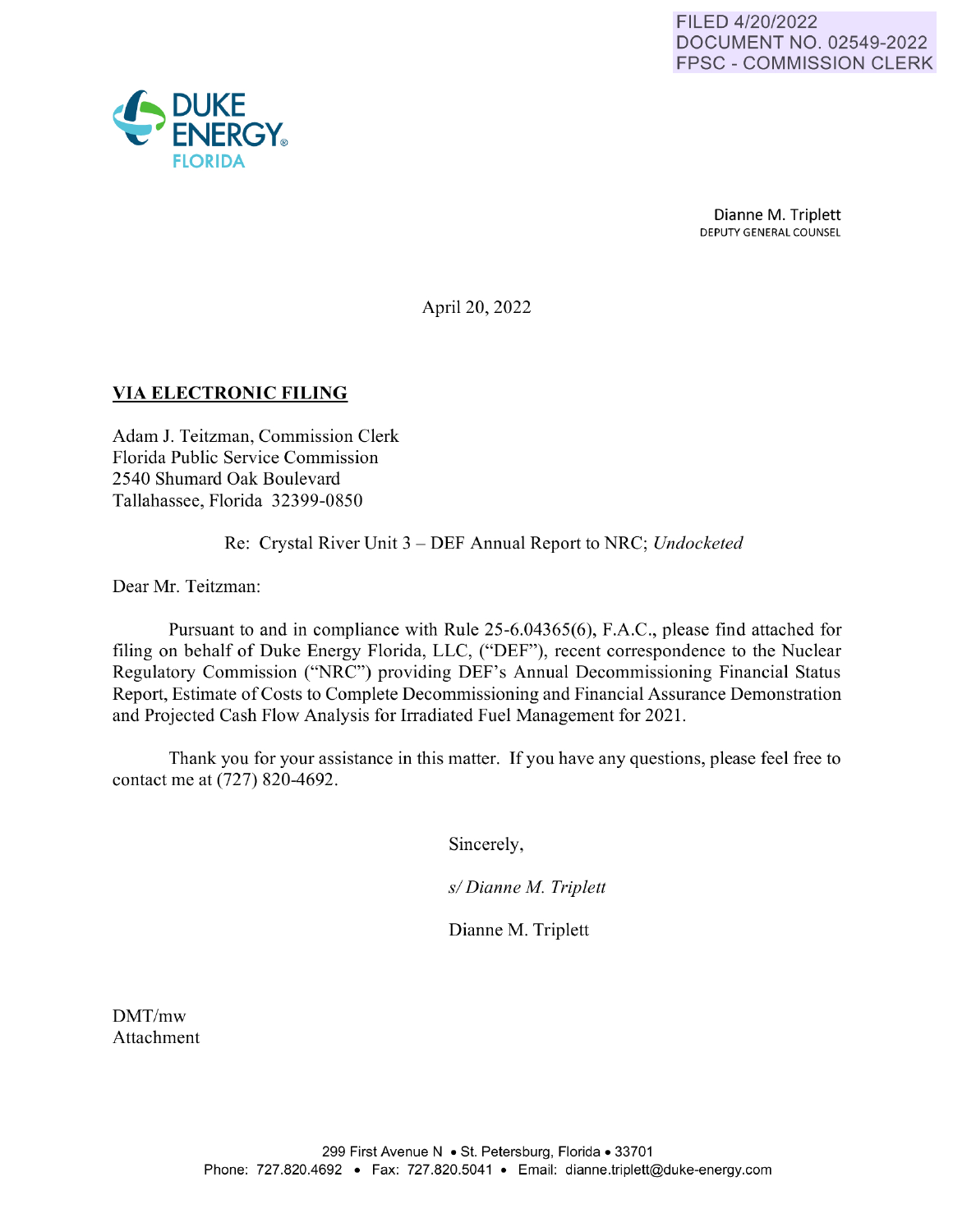

17101 Preston Road, Suite 115 | Dallas, TX 75248

**Scott E. State, P.E.,** Chief Nuclear Officer sstate@NorthStar.com | o.682.503.2240 | c.303.898.8035

> 10 CFR 50.82 10 CFR 50.75

**March 30, 2022** 3F0322-01

U.S. Nuclear Regulatory Commission Attn: Document Control Desk Washington, DC 20555-0001

Subject: Crystal River 3 – Annual Decommissioning and Irradiated Fuel Management Financial Status Report for 2021

References:

- 1. Letters, ADP CR3, LLC to USNRC, "Crystal River Unit 3 Nuclear Generating Plant Notification of Revised Post-Shutdown Decommissioning Activities Report, dated June 26, 2019, and Supplemental Information in Support of Revised Post Shutdown Decommissioning Activities Report and Decommissioning Cost Estimate, dated December 26, 2019 (ML19177A232 and ML20006F022)
- 2. Letter, USNRC to Duke Energy Florida, LLC, "Crystal River Unit 3 Nuclear Generating Plant Order Approving Transfer of Licensed Authority from Duke Energy Florida, LLC to ADP CR3, LLC and draft conforming administrative license amendment (EPID L-2019-LLA-0135)," dated April 1, 2020 (ADAMS Accession Nos. ML20069A023, ML20069A024. ML20069A025, ML20069A026, ML20069A027, ML20101G582 and ML20101G583)
- 3. Letter, USNRC to Duke Energy Florida, LLC, "Crystal River Unit 3 Nuclear Generating Plant – Issuance of Amendment No. 258 RE: Order Approving Transfer of Licensed Authority from Duke Energy Florida, LLC to ADP CR3, LLC and Conforming License Amendment (EPID L-2019-LLA-0135)," dated October 1, 2020 (ML20253A343)
- 4. Letter, ADP CR3 to USNRC, "Crystal River 3 ISFSI Decommissioning Trust," dated October 28, 2020 (ML20302A453)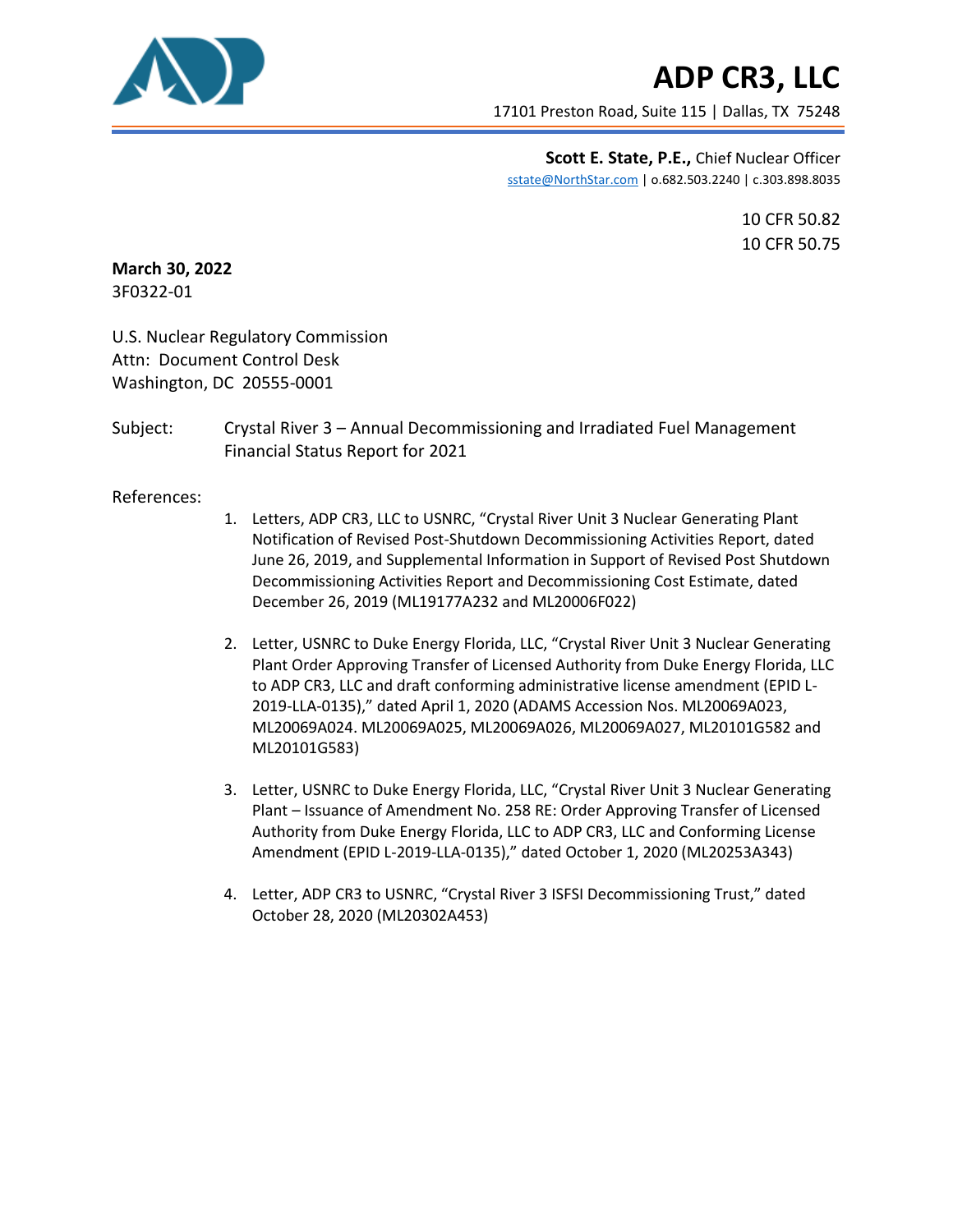Dear Sir or Madam:

10 CFR 50.75(f)(1) requires each shutdown power reactor licensee to annually report to the NRC the status of their decommissioning financial assurance by March 31.

10 CFR 50.82(a)(8)(v) & (vii) require that after submitting its site-specific decommissioning cost estimate pursuant to 10 CFR 50.82(a)(4)(i), a licensee must annually submit to the NRC, by March 31, a report on the status of its decommissioning expenditures, remaining costs and funding assurance levels, as well as a report on the status of its funding for managing irradiated fuel.

A change to the spent fuel management strategy was described by Duke Energy Florida, LLC (DEF), ADP CR3, LLC (ADP CR3), and ADP SF1, LLC (ADP SF1) in the application for license transfer and was approved by the NRC in Reference 2. Under the terms of the license transfer, ADP CR3 became the NRC operator licensee responsible for all activities under the Crystal River Unit 3 Nuclear Plant (CR3) license. Under a Purchase and Sale Agreement (PSA) with DEF as part of the license transfer, ADP SF1 acquired the ISFSI, its associated equipment, the high-level radioactive and greater than Class C (GTCC) waste, and title to the spent nuclear fuel. DEF also assigned to ADP SF1 its Standard Contract for Disposal of Spent Nuclear Fuel and/or High-Level Radioactive Waste with the U.S. Department of Energy (DOE). ADP SF1 entered into an operating agreement with ADP CR3, to possess and maintain the ISFSI, its associated equipment, and spent nuclear fuel.

As the NRC owner licensee, DEF continues to own the CR3 facility, with the exception of the assets described above, and its nuclear decommissioning trust (NDT). In addition to maintaining the NDT, DEF is responsible for disbursement of funds to pay for the costs of decommissioning as work is completed.

As a result of the PSA, after October 1, 2020, funding for spent fuel management costs for CR3 is no longer provided by the NDT. Funding for spent fuel management is provided by the ADP SF1 parent companies, NorthStar and Orano. The projected irradiated fuel management costs were submitted with the revised PSDAR in Reference 1, and an updated cash flow analysis was included in last year's Annual Decommissioning and Irradiated Fuel Management Financial Status Report. A dedicated ISFSI Decommissioning Trust Fund has been established by ADP SF1 in accordance with the Order approving the license transfer as described in Reference 4.

Accordingly, ADP CR3, LLC, hereby submits the status of its decommissioning financial assurance (Attachment 1), the estimated costs to complete decommissioning and financial assurance demonstration (Attachment 2), and the projected cash flow analysis for irradiated fuel management (Attachment 3) for Crystal River Nuclear Plant. All or most of the spent fuel management costs are a liability of the U.S. Government as a result of its breach of the spent fuel disposal contract.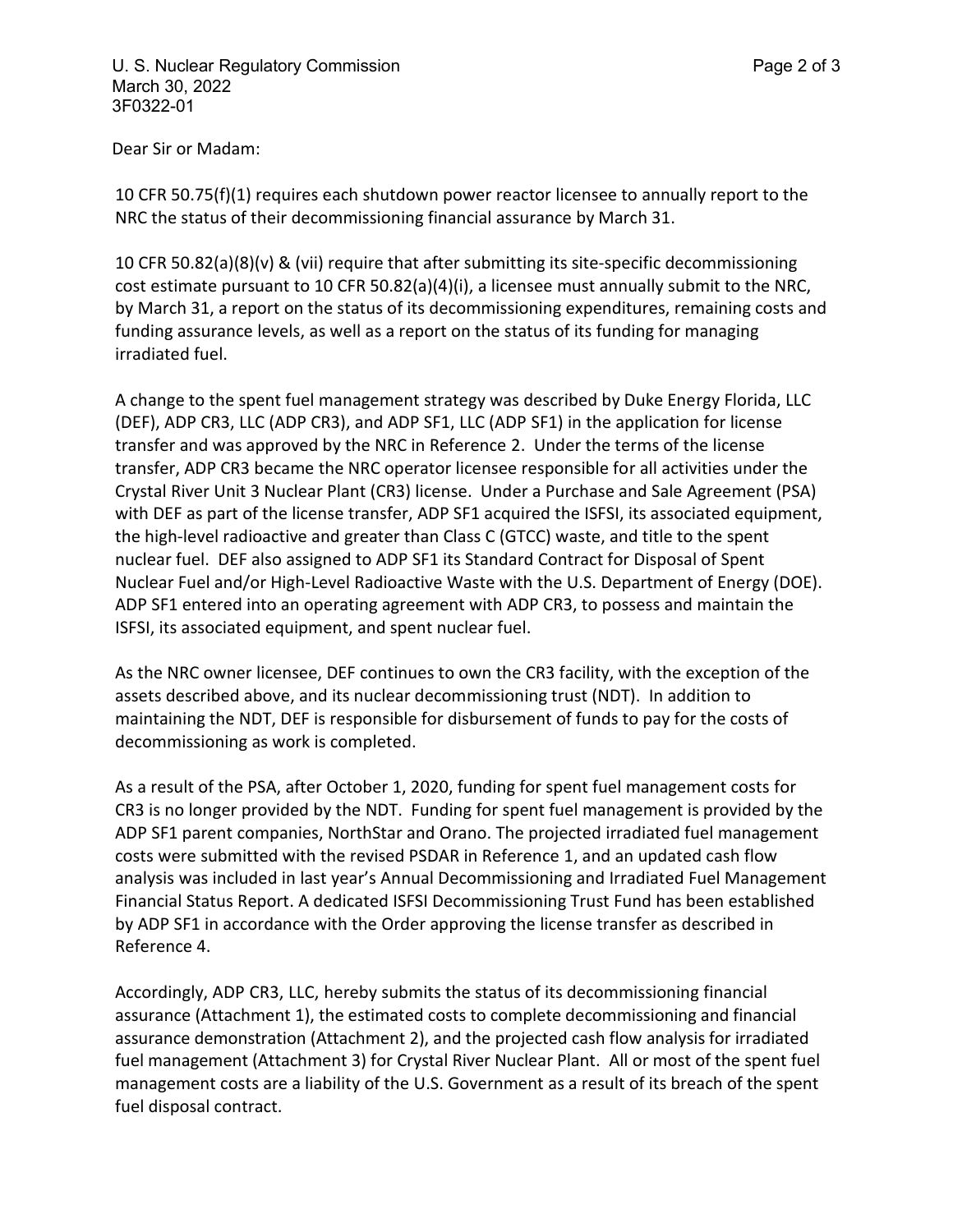U. S. Nuclear Regulatory Commission **Page 3 of 3** March 30, 2022 3F0322-01

This letter contains no new regulatory commitments.

If you have any questions regarding this submittal, please contact Mr. Mark Van Sicklen, ADP CR3, LLC Licensing Manager, at (352) 436-5572.

Sincerely, **ADP CR3, LLC**

**Scott E. State, P.E.** Chief Nuclear Officer

Attachments:

Attachment 1 – CR3 Annual Decommissioning Financial Status Report for 2021 Attachment 2 – CR3 Estimate of Costs to Complete Decommissioning and Financial Assurance Demonstration Attachment 3 – CR3 Projected Cash Flow Analysis for Irradiated Fuel Management

cc: NMSS Project Manager Regional Administrator, Region I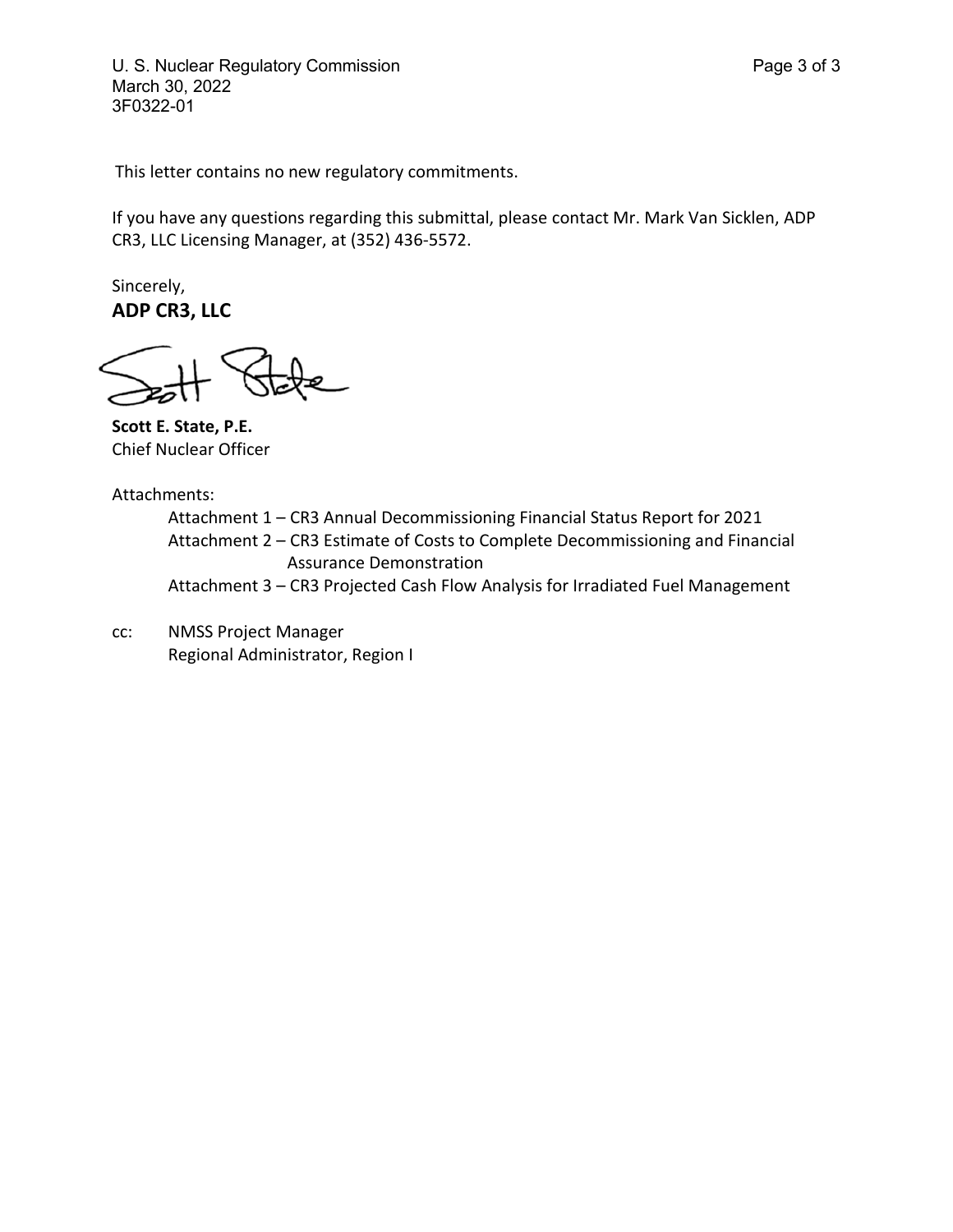# **DOCKET NUMBERS 50-302 / 72-035 LICENSE NUMBER DPR – 72**

**ATTACHMENT 1** 

# **CR3 ANNUAL DECOMMISSIONING FINANCIAL STATUS REPORT FOR 2021**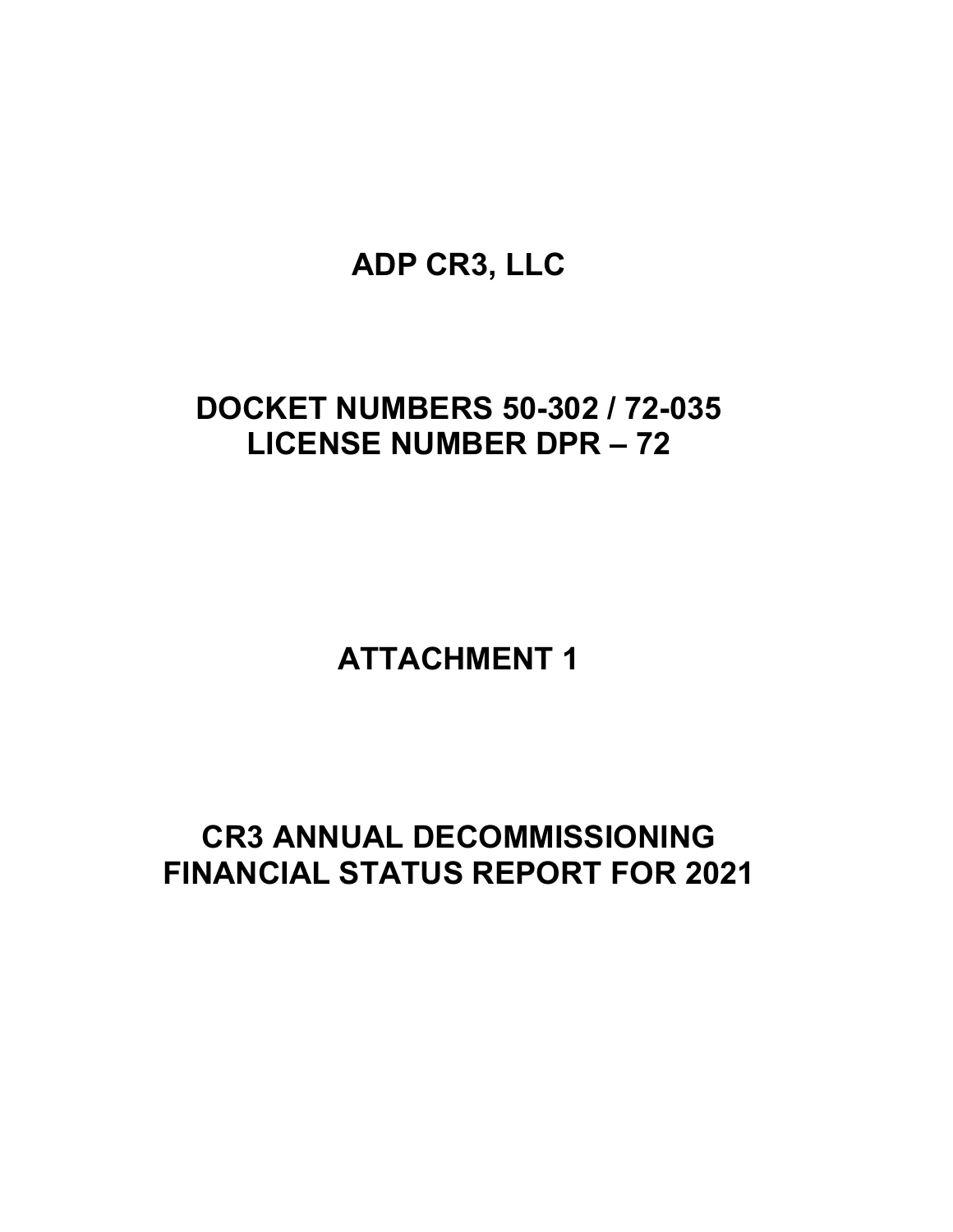#### **ADP CR3, LLC Status of Decommissioning Funding Crystal River Nuclear Plant As of December 31, 2021 – 10 CFR 50.75(f)(1) and 10 CFR 50.82(a)(8)(v)**

**10 CFR 50.75(f)(1)** *(Thousands of Dollars)*

| 1. Minimum Financial Assurance (MFA)                                                                                                                                                          | \$348, 123 [Note 1]                                        |
|-----------------------------------------------------------------------------------------------------------------------------------------------------------------------------------------------|------------------------------------------------------------|
| 2. ISFSI Obligation as of 12/31/2021                                                                                                                                                          | \$4,587 [Note 2]                                           |
| 3. Decommissioning Trust Fund Balance as of<br>12/31/2021                                                                                                                                     | \$559,359 [Note 3]                                         |
| 4. A schedule of the annual amounts remaining to be<br>collected                                                                                                                              | \$20,928 [Note 4]                                          |
| 5. Assumptions used in determining rates of<br>escalation in decommissioning costs, rates of<br>earnings on decommissioning funds, and rates of<br>other factors used in funding projections. | 2% annual real rate of return per<br>10 CFR 50.75(e)(1)(i) |
| 6. Any contracts upon which the licensee is relying<br>pursuant to 10 CFR $50.75(e)(1)(v)$                                                                                                    | None                                                       |
| 7. Modifications occurring to a licensee's<br>current method of providing financial<br>assurance since the last submitted<br>report                                                           | None                                                       |
| 8. Any material changes to trust agreements                                                                                                                                                   | None                                                       |

- Note 1: This amount is based upon total DECON expenditures for radiological remediation and license termination set forth in the updated Decommissioning Funding Assurance Plan and PROMPT DECON analysis provided in Attachment 2. This is the amount of decommissioning funds estimated to be required for remaining License Termination Costs.
- Note 2: ISFSI Obligation is funded by the ISFSI Demolition Trust Account (See Table 3.1) and based on the ISFSI demolition site-specific cost estimate dated March 30, 2022.
- Note 3: NDT Balance \$530,279 plus Provisional Trust Balance \$29,080.
- Note 4: Reflects ADP contributions pursuant to the terms of the Decommissioning Services Agreement (DSA) dated May 8, 2019, and as amended October 1, 2020.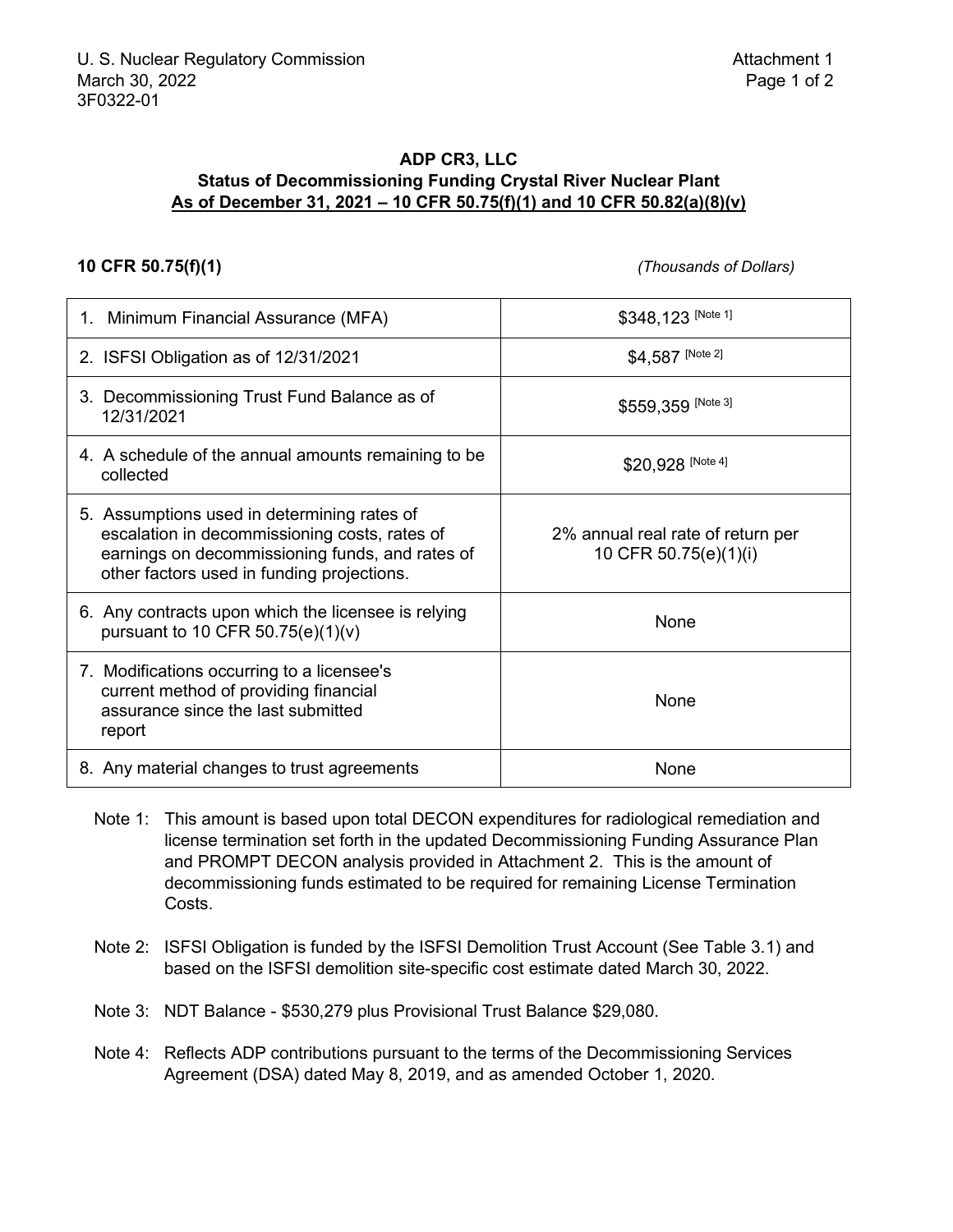#### **ADP CR3, LLC Status of Decommissioning Funding Crystal River Nuclear Plant As of December 31, 2021 – 10 CFR 50.75(f(1) and 10 CFR 50.82(a)(8)(v)**

#### **10 CFR 50.82(a)(8)(v) & (vi)** *(Thousands of Dollars)*

| 1. Cumulative decommissioning spending through<br>12/31/2021                     | \$295,596 [Note 1]                                                                                                                                                                                                                                                                            |
|----------------------------------------------------------------------------------|-----------------------------------------------------------------------------------------------------------------------------------------------------------------------------------------------------------------------------------------------------------------------------------------------|
| 2. 2021 decommissioning spending                                                 | \$104,891 [Note 2]                                                                                                                                                                                                                                                                            |
| 3. Decommissioning Trust Fund & Provisional Trust<br>Fund Total as of 12/31/2021 | \$559,359 [Note 3]                                                                                                                                                                                                                                                                            |
| 4. Additional planned contributions to the Provisional<br><b>Trust Account</b>   | \$20,928 [Note 4]                                                                                                                                                                                                                                                                             |
| 5. Estimated costs to complete from the latest                                   | \$348,123                                                                                                                                                                                                                                                                                     |
| estimate.                                                                        | (See #1 above in 10 75 CFR 50.75 information)                                                                                                                                                                                                                                                 |
|                                                                                  | ADP CR3 has projected the cost of<br>managing irradiated fuel until title to the fuel<br>and possession of the fuel is transferred to<br>the Department of Energy based on the<br>assumption that DOE pickup of fuel no later<br>than 2037. The cost analysis is provided in<br>Attachment 3. |
| 6. Estimate based on unrestricted release of the site<br>per 10 CFR 20.1402      | See Attachment 2                                                                                                                                                                                                                                                                              |
| 7. Modifications to Financial Assurance<br><b>Since Last Report</b>              | None                                                                                                                                                                                                                                                                                          |
| 8. Any material changes to trust agreements                                      | None                                                                                                                                                                                                                                                                                          |

Note 1: Cumulative Spending (\$190,705) per report, dated March 29, 2021 (3F0321-06) plus 2021 decommissioning spending (\$104,891)

Note 2: Represents the amount actually disbursed from the fund for calendar year 2021

Note 3: NDT Balance - \$530,279 plus Provisional Trust Balance \$29,080.

Note 4: Reflects ADP contributions and distributions pursuant to the terms of the Decommissioning Services Agreement (DSA) dated May 8, 2019, and as amended October 1, 2020.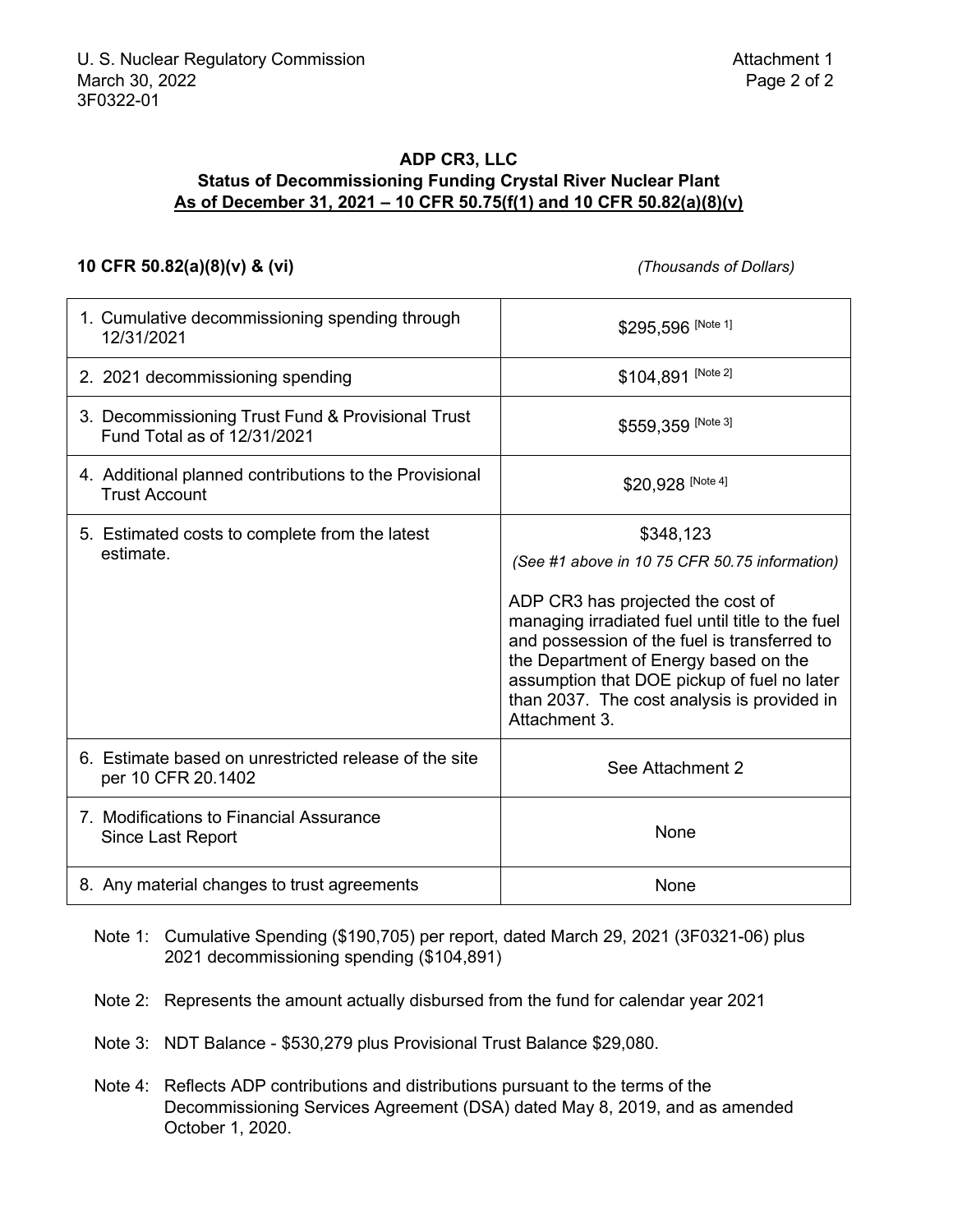## **DOCKET NUMBERS 50-302 / 72-035 LICENSE NUMBER DPR – 72**

**ATTACHMENT 2**

## **CR3 ESTIMATE OF COSTS TO COMPLETE DECOMMISSIONING AND FINANCIAL ASSURANCE DEMONSTRATION**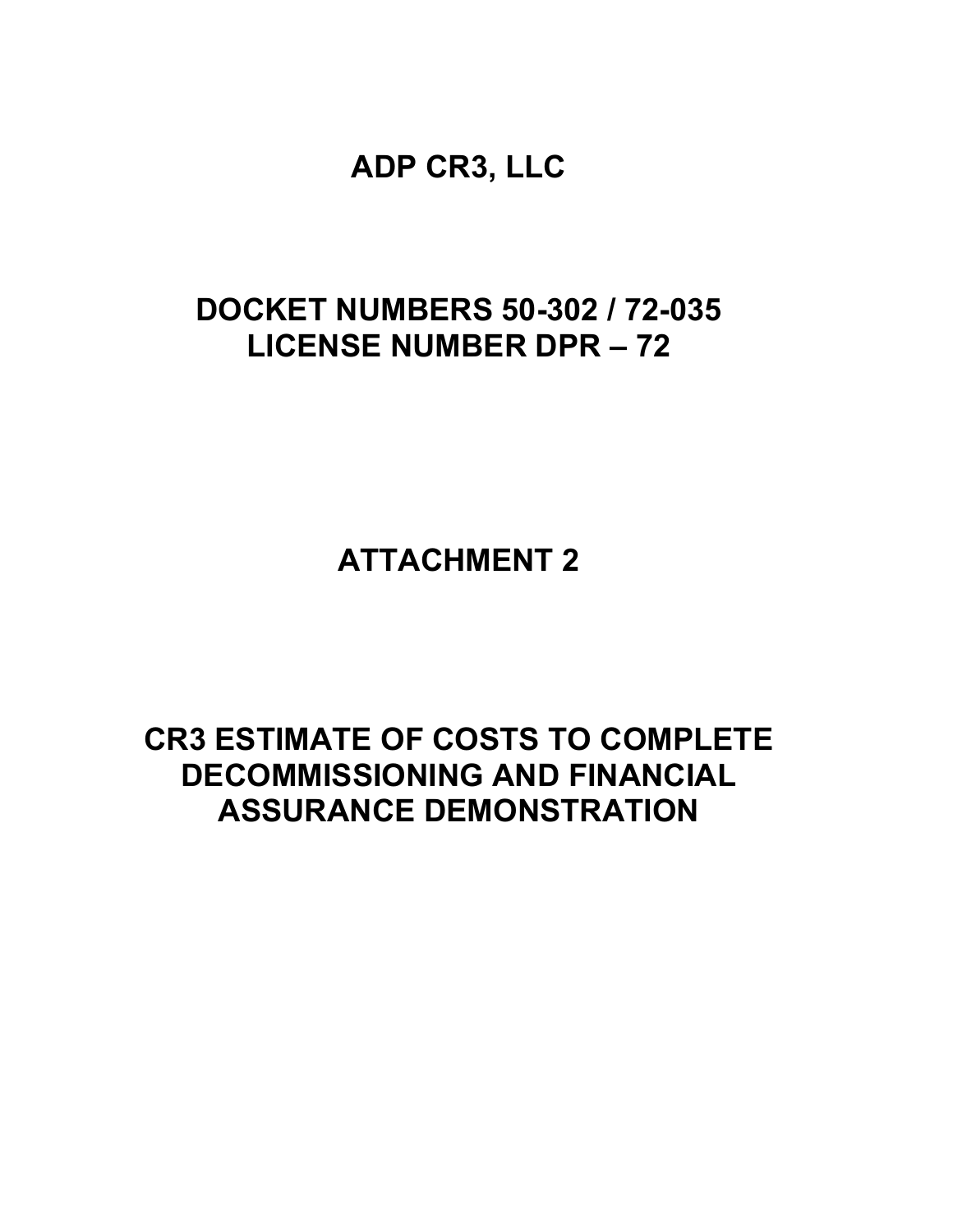## **CR3 ESTIMATE OF COSTS TO COMPLETE DECOMMISSIONING AND FINANCIAL ASSURANCE DEMONSTRATION**

|                                                                                        | <b>Crystal River Unit 3 Nuclear Power Station - PROMPT DECON Methodology</b>                                                                                    |                                                      |                             |                                 |                                                                        |                           |                                                                                                     |                                   |                                       |
|----------------------------------------------------------------------------------------|-----------------------------------------------------------------------------------------------------------------------------------------------------------------|------------------------------------------------------|-----------------------------|---------------------------------|------------------------------------------------------------------------|---------------------------|-----------------------------------------------------------------------------------------------------|-----------------------------------|---------------------------------------|
| Annual Cash Flow Analysis - Total License Termination and Site Restoration - TABLE 2.1 |                                                                                                                                                                 |                                                      |                             |                                 |                                                                        |                           |                                                                                                     |                                   |                                       |
|                                                                                        | (Thousands of 2022 Dollars) - See column definitions below                                                                                                      |                                                      |                             |                                 |                                                                        |                           |                                                                                                     |                                   |                                       |
|                                                                                        | Column <sub>1</sub><br>Column <sub>2</sub><br>Column 3<br>Column 4<br>Column <sub>5</sub><br>Column <sub>6</sub><br>Column <sub>7</sub><br>Column 8<br>Column 9 |                                                      |                             |                                 |                                                                        |                           |                                                                                                     |                                   |                                       |
| Year                                                                                   | License<br><b>Termination</b><br>Cost<br>(ADP-Contractor)                                                                                                       | License<br><b>Termination</b><br>Cost<br>(DEF-Owner) | Site<br>Restoration<br>Cost | <b>Total</b><br><b>Expenses</b> | Beginning of<br><b>Period Funded</b><br><b>Balance</b><br>$(NDF + PT)$ | <b>NDT</b><br>Withdrawals | <b>Net Incremental</b><br><b>Contributions &amp;</b><br>(Distributions)<br><b>Provisional Trust</b> | <b>Annual Earnings</b><br>on Fund | End-Of-Year<br>Fund<br><b>Balance</b> |
| 2022                                                                                   | \$105,470                                                                                                                                                       | \$1,511                                              | \$5,220                     | \$112,200                       | \$559,359                                                              | \$112,200                 | \$7,713                                                                                             | \$8,943                           | \$463,815                             |
| 2023                                                                                   | \$104,332                                                                                                                                                       | \$1,541                                              | \$1,055                     | \$106,928                       | \$463,815                                                              | \$106,928                 | \$6,323                                                                                             | \$7,138                           | \$370,349                             |
| 2024                                                                                   | \$65,077                                                                                                                                                        | \$1,572                                              | \$1,693                     | \$68,342                        | \$370,349                                                              | \$68,342                  | \$4,006                                                                                             | \$6,040                           | \$312,053                             |
| 2025                                                                                   | \$45,056                                                                                                                                                        | \$1,603                                              | \$5,988                     | \$52,647                        | \$312,053                                                              | \$52,647                  | \$2,885                                                                                             | \$5,188                           | \$267,479                             |
| 2026                                                                                   | \$11,205                                                                                                                                                        | \$1,635                                              | \$25,836                    | \$38,675                        | \$267,479                                                              | \$38,675                  | \$0                                                                                                 | \$4,576                           | \$233,380                             |
| 2027                                                                                   | \$0                                                                                                                                                             | \$680                                                | \$0                         | \$680                           | \$233,380                                                              | \$19,035                  | $-$50,006$                                                                                          | \$4,287                           | \$168,626                             |
| 2028                                                                                   | \$0                                                                                                                                                             | \$694                                                | \$0                         | \$694                           | \$168,626                                                              | \$694                     | \$0                                                                                                 | \$3,359                           | \$171,291                             |
| 2029                                                                                   | \$0                                                                                                                                                             | \$708                                                | \$0                         | \$708                           | \$171,291                                                              | \$708                     | \$0                                                                                                 | \$3,412                           | \$173,995                             |
| 2030                                                                                   | \$0                                                                                                                                                             | \$722                                                | \$0                         | \$722                           | \$173,995                                                              | \$722                     | \$0                                                                                                 | \$3,465                           | \$176,739                             |
| 2031                                                                                   | \$0                                                                                                                                                             | \$736                                                | \$0                         | \$736                           | \$176,739                                                              | \$736                     | \$0                                                                                                 | \$3,520                           | \$179,522                             |
| 2032                                                                                   | \$0                                                                                                                                                             | \$751                                                | \$0                         | \$751                           | \$179,522                                                              | \$751                     | \$0                                                                                                 | \$3,575                           | \$182,347                             |
| 2033                                                                                   | \$0                                                                                                                                                             | \$766                                                | \$0                         | \$766                           | \$182,347                                                              | \$766                     | \$0                                                                                                 | \$3,632                           | \$185,212                             |
| 2034                                                                                   | \$0                                                                                                                                                             | \$781                                                | \$0                         | \$781                           | \$185,212                                                              | \$781                     | \$0                                                                                                 | \$3,689                           | \$188,120                             |
| 2035                                                                                   | \$0                                                                                                                                                             | \$797                                                | \$0                         | \$797                           | \$188,120                                                              | \$797                     | \$0                                                                                                 | \$3,746                           | \$191,069                             |
| 2036                                                                                   | \$0                                                                                                                                                             | \$813                                                | \$0                         | \$813                           | \$191,069                                                              | \$813                     | \$0                                                                                                 | \$3,805                           | \$194,061                             |
| 2037                                                                                   | \$0                                                                                                                                                             | \$829                                                | \$0                         | \$829                           | \$194,061                                                              | \$829                     | \$0                                                                                                 | \$3,865                           | \$197,097                             |
| 2038                                                                                   | \$0                                                                                                                                                             | \$846                                                | \$0                         | \$846                           | \$197,097                                                              | \$846                     | \$0                                                                                                 | \$3,925                           | \$200,176                             |
| <b>TOTAL</b>                                                                           | \$331,139                                                                                                                                                       | \$16,984                                             | \$39,792                    | \$379,472                       | \$559,359                                                              | \$406,270                 | $-$29,078$                                                                                          | \$76,165                          | \$200,176                             |

## **Table 2.1**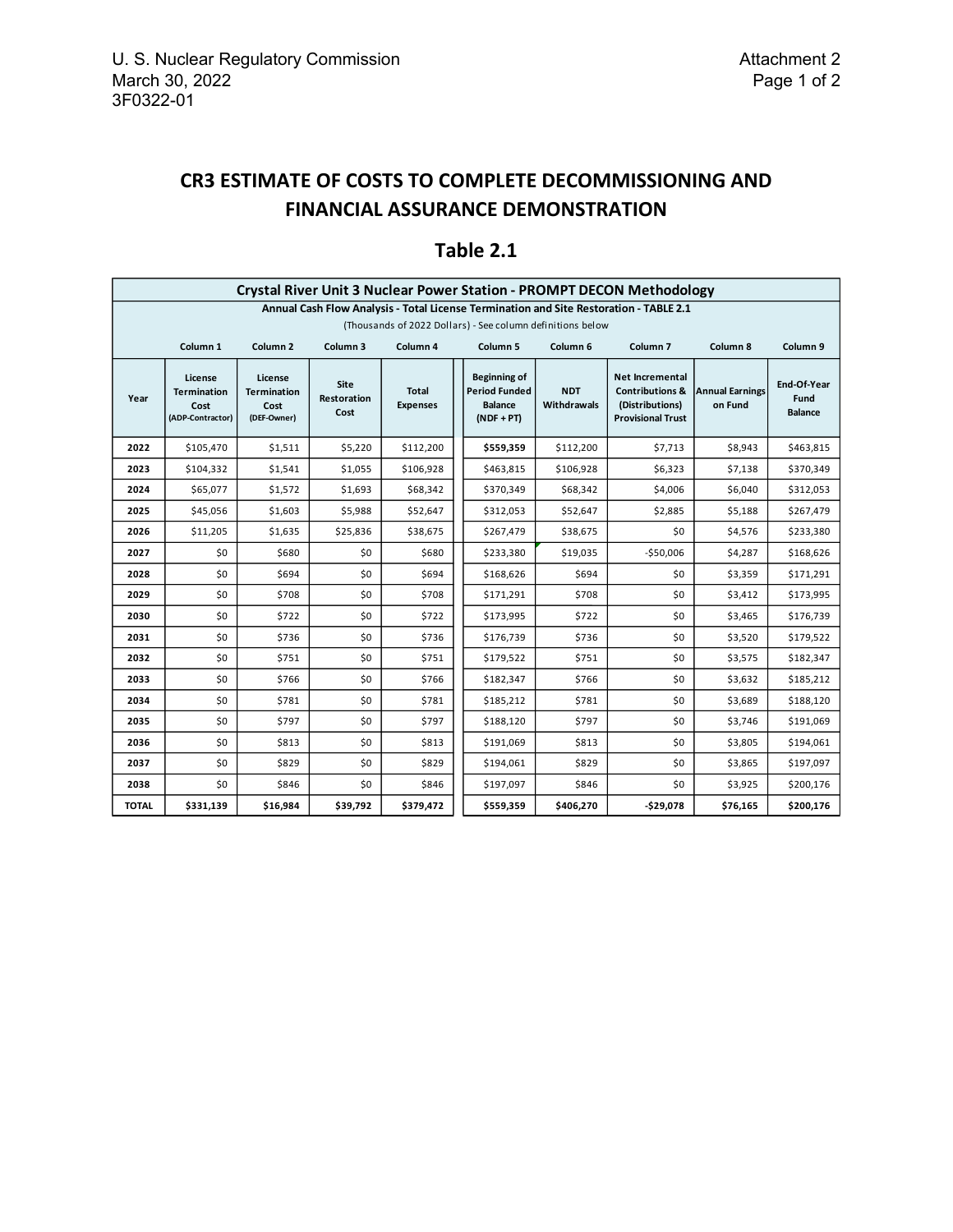## **Table 2.1 Definitions:** *(Thousands of Dollars)*

| Column <sub>1:</sub> | License Termination Cost - (ADP-Contractor)                                       |
|----------------------|-----------------------------------------------------------------------------------|
|                      | Reflects the Total Annual License Termination Plan cost for ADP (Contractor) in   |
|                      | 2022 dollars at a 2% escalation rate.                                             |
| Column 2:            | License Termination Cost - (DEF-Owner)                                            |
|                      | Reflects the Total Annual License Termination Plan cost for DEF (Owner) in 2022   |
|                      | dollars at a 2% escalation rate.                                                  |
| Column 3:            | <b>Site Restoration Cost:</b>                                                     |
|                      | Reflects the Annual Site Restoration Plan cost in 2022 dollars at a 2% escalation |
|                      | rate.                                                                             |
| Column 4:            | <b>Total Expenses</b>                                                             |
|                      | Reflects Total Expenses (Column 1 plus Column 2 plus Column 3)                    |
|                      |                                                                                   |
| Column 5:            | <b>Beginning of Period Funded Balance</b>                                         |
|                      | Reflects the Funded Balance as of January 1 of each year thereafter. The Funded   |
|                      | Balance includes the Nuclear Decommissioning Trust (NDT), plus the Provisional    |
|                      | Trust (PT))                                                                       |
|                      | January 1, 2022, Beginning of Period Funded Balances equal \$530,279<br>$\bullet$ |
|                      | NDT Balance plus \$29,080 PT Balance                                              |
| <b>Column 5:</b>     | <b>NDT Withdrawals</b>                                                            |
|                      | Reflects the annual expenditures from the NDT in 2022 dollars at a 2% escalation  |
|                      | rate.                                                                             |
|                      | \$19,035 estimated withdrawal on January 1, 2027, reflects Total<br>$\bullet$     |
|                      | Expenses (\$680) plus final payment for achievement of the ISFSI-Only             |
|                      | Interim End-State Conditions (\$18,355) pursuant to Section 9.3.4 of the          |
|                      | Decommissioning Services Agreement (DSA) dated May 29, 2019, and                  |
|                      | Amended October 1, 2020.                                                          |
|                      |                                                                                   |
| Column 6:            | ADP Net Incremental Contributions (Distributions) - Provisional Trust             |
|                      | Reflects ADP incremental contributions and (distributions) pursuant to the terms  |
|                      | of the DSA.                                                                       |
| Column 7:            | <b>Annual Earnings on Funds</b>                                                   |
|                      | Reflects earnings on funds remaining in the trust. A 2% Earnings rate is used     |
|                      | over a 0% cost escalation rate. The annual 2% earnings are calculated on the      |
|                      | Beginning Balance (Column 4) minus 100% of withdrawals (Column5) plus 100%        |
|                      | of contributions (Columns 6) multiplied by the 2% annual earnings rate.           |
| Column 8:            | <b>End of Year Fund Balance</b>                                                   |
|                      | Reflects the End-of-Year Trust Fund Balance.                                      |
|                      | (Column 5 minus Column 6 plus Column 7 plus Column 8)                             |
|                      |                                                                                   |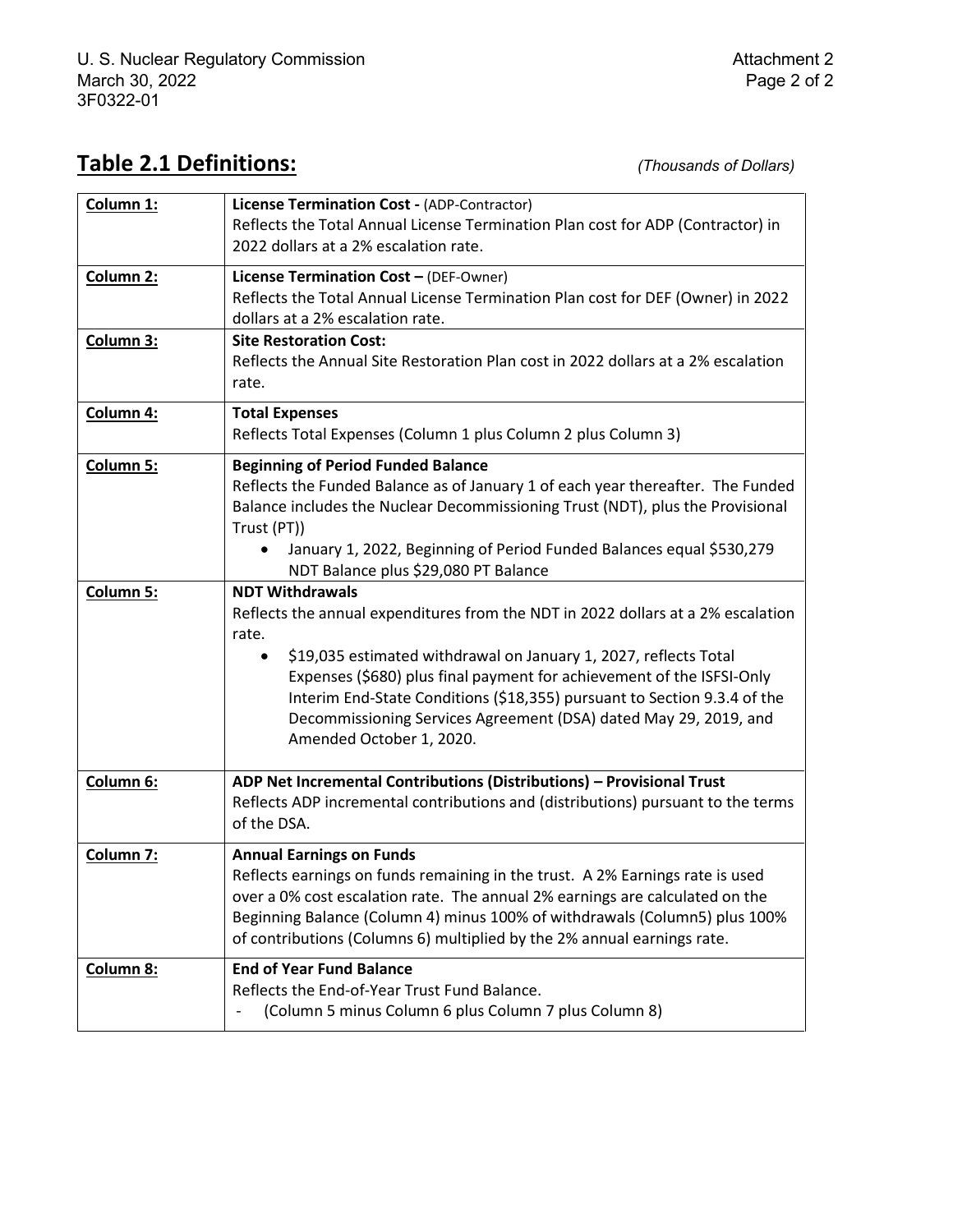# **DOCKET NUMBERS 50-302 / 72-035 LICENSE NUMBER DPR – 72**

**ATTACHMENT 3**

# **CR3 PROJECTED CASH FLOW ANALYSIS FOR IRRADIATED FUEL MANAGEMENT**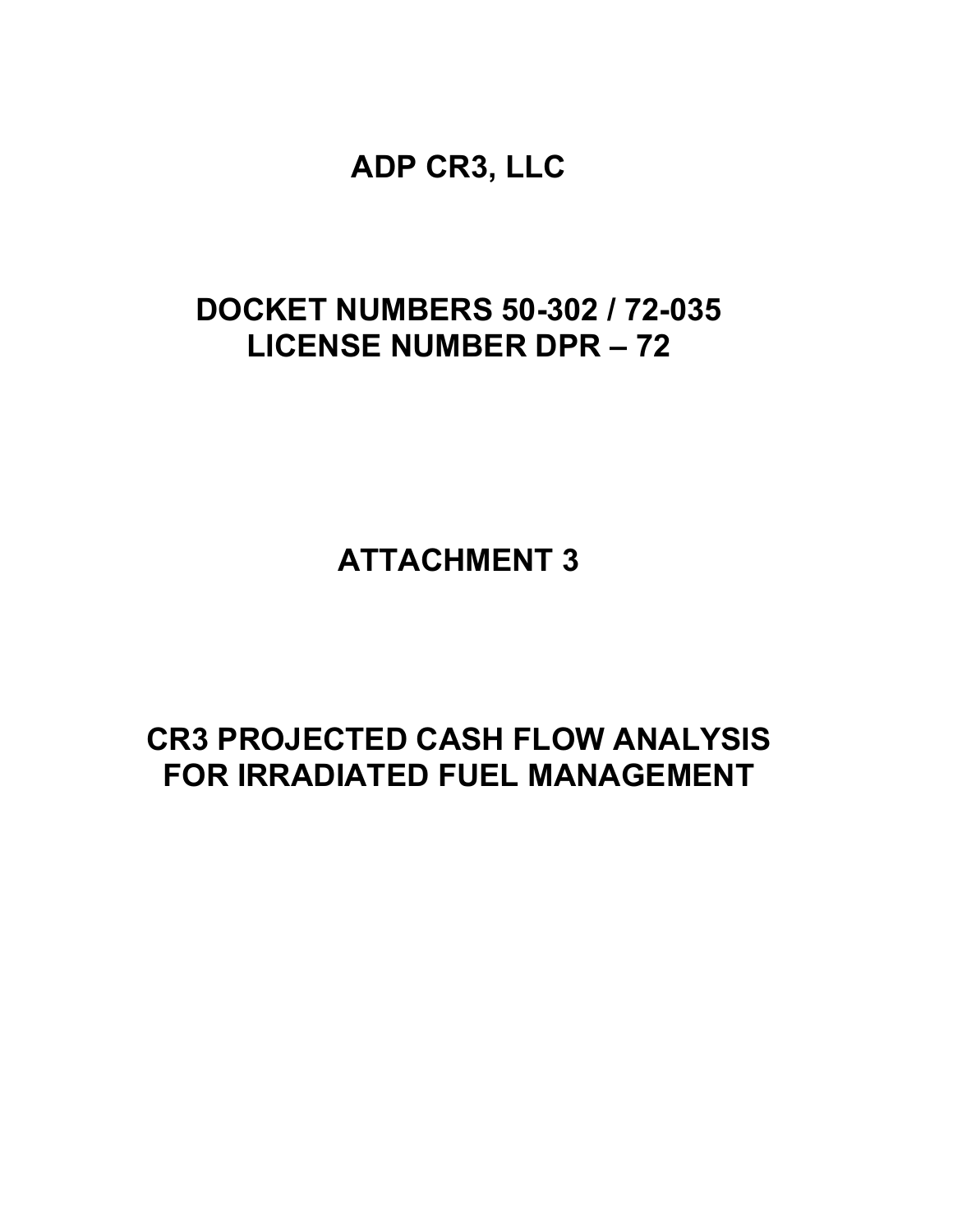## **CR3 PROJECTED CASH FLOW ANALYSIS FOR IRRADIATED FUEL MANAGEMENT**

|                                                               | <b>Crystal River Unit 3 Nuclear Power Station - PROMPT DECON Methodology</b>                          |                                                             |                           |                                    |                                   |                                              |  |
|---------------------------------------------------------------|-------------------------------------------------------------------------------------------------------|-------------------------------------------------------------|---------------------------|------------------------------------|-----------------------------------|----------------------------------------------|--|
| Annual Cash Flow Analysis - ISFSI Decommissioning - TABLE 3.1 |                                                                                                       |                                                             |                           |                                    |                                   |                                              |  |
|                                                               | (Thousands of 2022 Dollars) - See column definitions below                                            |                                                             |                           |                                    |                                   |                                              |  |
|                                                               | Column 3<br>Column 1<br>Column <sub>2</sub><br>Column 4<br>Column <sub>5</sub><br>Column <sub>6</sub> |                                                             |                           |                                    |                                   |                                              |  |
| Year                                                          | <b>Spent Fuel</b><br>Management<br>- ISFSI Demo                                                       | <b>Beginning of</b><br><b>Period Fund</b><br><b>Balance</b> | <b>ADP</b><br>Withdrawals | <b>ADP</b><br><b>Distributions</b> | <b>Annual Earnings</b><br>on Fund | End-Of-Year<br><b>Fund</b><br><b>Balance</b> |  |
| 2022                                                          | \$0                                                                                                   | \$3,951                                                     | \$0                       | \$0                                | \$79                              | \$4,030                                      |  |
| 2023                                                          | \$0                                                                                                   | \$4,030                                                     | \$0                       | \$0                                | \$81                              | \$4,111                                      |  |
| 2024                                                          | \$0                                                                                                   | \$4,111                                                     | \$0                       | \$0                                | \$82                              | \$4,193                                      |  |
| 2025                                                          | \$0                                                                                                   | \$4,193                                                     | \$0                       | \$0                                | \$84                              | \$4,277                                      |  |
| 2026                                                          | \$0                                                                                                   | \$4,277                                                     | \$0                       | \$0                                | \$86                              | \$4,363                                      |  |
| 2027                                                          | \$0                                                                                                   | \$4,363                                                     | \$0                       | \$0                                | \$87                              | \$4,450                                      |  |
| 2028                                                          | \$0                                                                                                   | \$4,450                                                     | \$0                       | \$0                                | \$89                              | \$4,539                                      |  |
| 2029                                                          | \$0                                                                                                   | \$4,539                                                     | \$0                       | \$0                                | \$91                              | \$4,630                                      |  |
| 2030                                                          | \$0                                                                                                   | \$4,630                                                     | \$0                       | \$0                                | \$93                              | \$4,722                                      |  |
| 2031                                                          | \$0                                                                                                   | \$4,722                                                     | \$0                       | \$0                                | \$94                              | \$4,817                                      |  |
| 2032                                                          | \$0                                                                                                   | \$4,817                                                     | \$0                       | \$0                                | \$96                              | \$4,913                                      |  |
| 2033                                                          | \$0                                                                                                   | \$4,913                                                     | \$0                       | \$0                                | \$98                              | \$5,011                                      |  |
| 2034                                                          | \$0                                                                                                   | \$5,011                                                     | \$0                       | \$0                                | \$100                             | \$5,111                                      |  |
| 2035                                                          | \$0                                                                                                   | \$5,111                                                     | \$0                       | \$0                                | \$102                             | \$5,214                                      |  |
| 2036                                                          | \$0                                                                                                   | \$5,214                                                     | \$0\$                     | \$0                                | \$104                             | \$5,318                                      |  |
| 2037                                                          | \$4,587                                                                                               | \$5,318                                                     | \$4,587                   | $-5731$                            | \$0                               | \$0                                          |  |
| <b>TOTAL</b>                                                  | \$4,587                                                                                               | \$3,951                                                     | \$4,587                   | $-5731$                            | \$1,367                           | \$0                                          |  |

### **Table 3.1**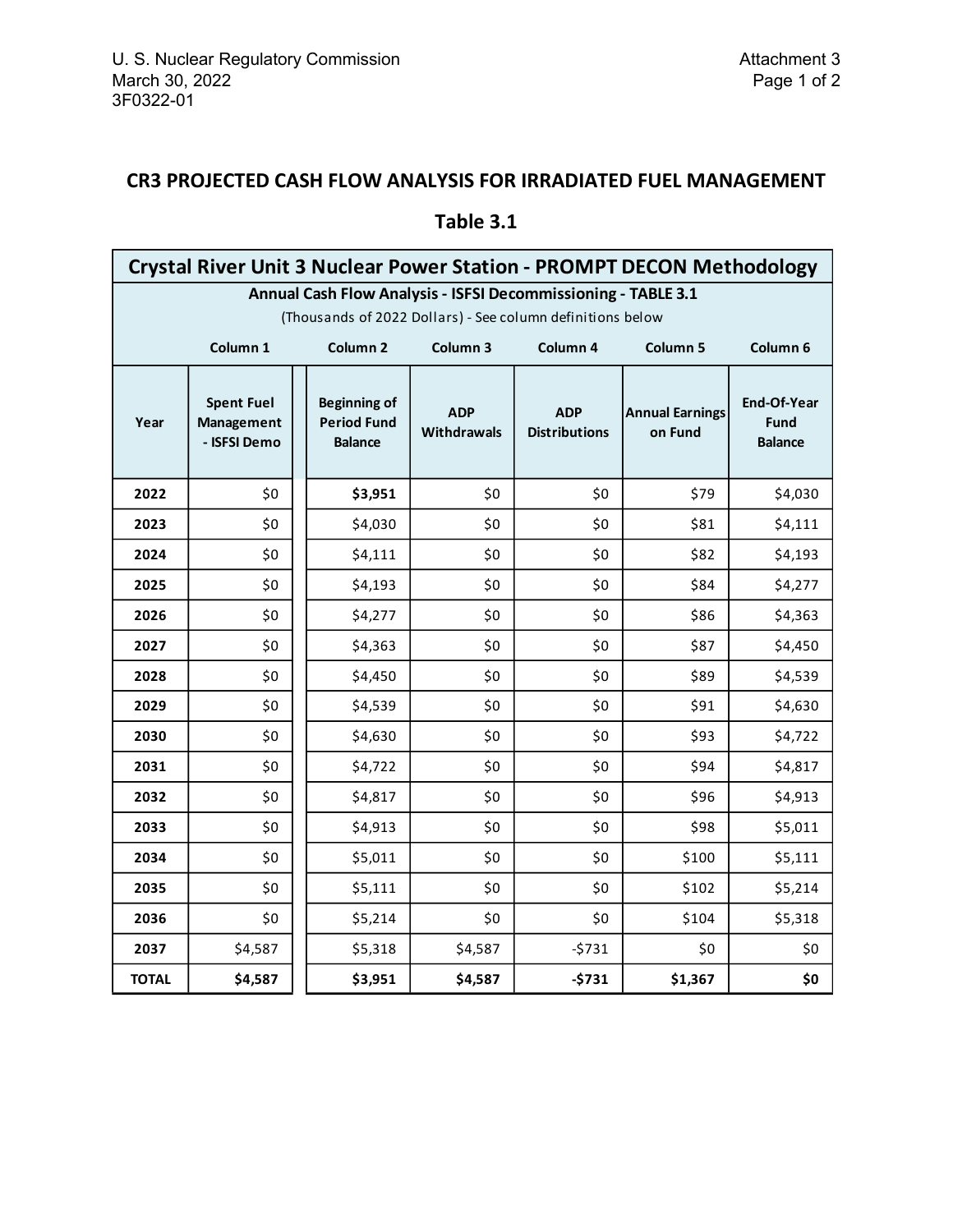## **Table 3.1 Definitions:**

| Column 1:        | <b>License Termination Cost</b><br>Reflects the Total ISFSI Decommissioning cost in 2022 dollars at a 2% escalation<br>rate.                                                                                                                                                                                                                                 |
|------------------|--------------------------------------------------------------------------------------------------------------------------------------------------------------------------------------------------------------------------------------------------------------------------------------------------------------------------------------------------------------|
| Column 2:        | <b>Beginning of Period Funded Balance</b><br>Reflects the Funded Balance as of January 1 of each year.                                                                                                                                                                                                                                                       |
| Column 3:        | <b>ADP NDT Withdrawals</b><br>Reflects the annual expenditures from the NDT in 2022 dollars at a 2% escalation<br>rate.                                                                                                                                                                                                                                      |
| Column 4:        | <b>ADP Distributions</b><br>Reflects distribution of residual ISFI Decommissioning funds upon completion of<br>the ISFSI decommissioning.                                                                                                                                                                                                                    |
| <b>Column 5:</b> | <b>Annual Earnings on Funds</b><br>Reflects earnings on funds remaining in the trust. A 2% Earnings rate is used<br>over a 0% cost escalation rate. The annual 2% earnings are calculated on the<br>Beginning Balance (Column 2) minus 100% of withdrawals (Columns 3) minus<br>100% of distributions (Columns 5) multiplied by the 2% annual earnings rate. |
| Column 6:        | <b>End of Year Fund Balance</b><br>Reflects the End-of-Year Trust Fund Balance.<br>(Column 2 minus Column 3 plus Column 4 plus Column 5)<br>$\overline{\phantom{a}}$                                                                                                                                                                                         |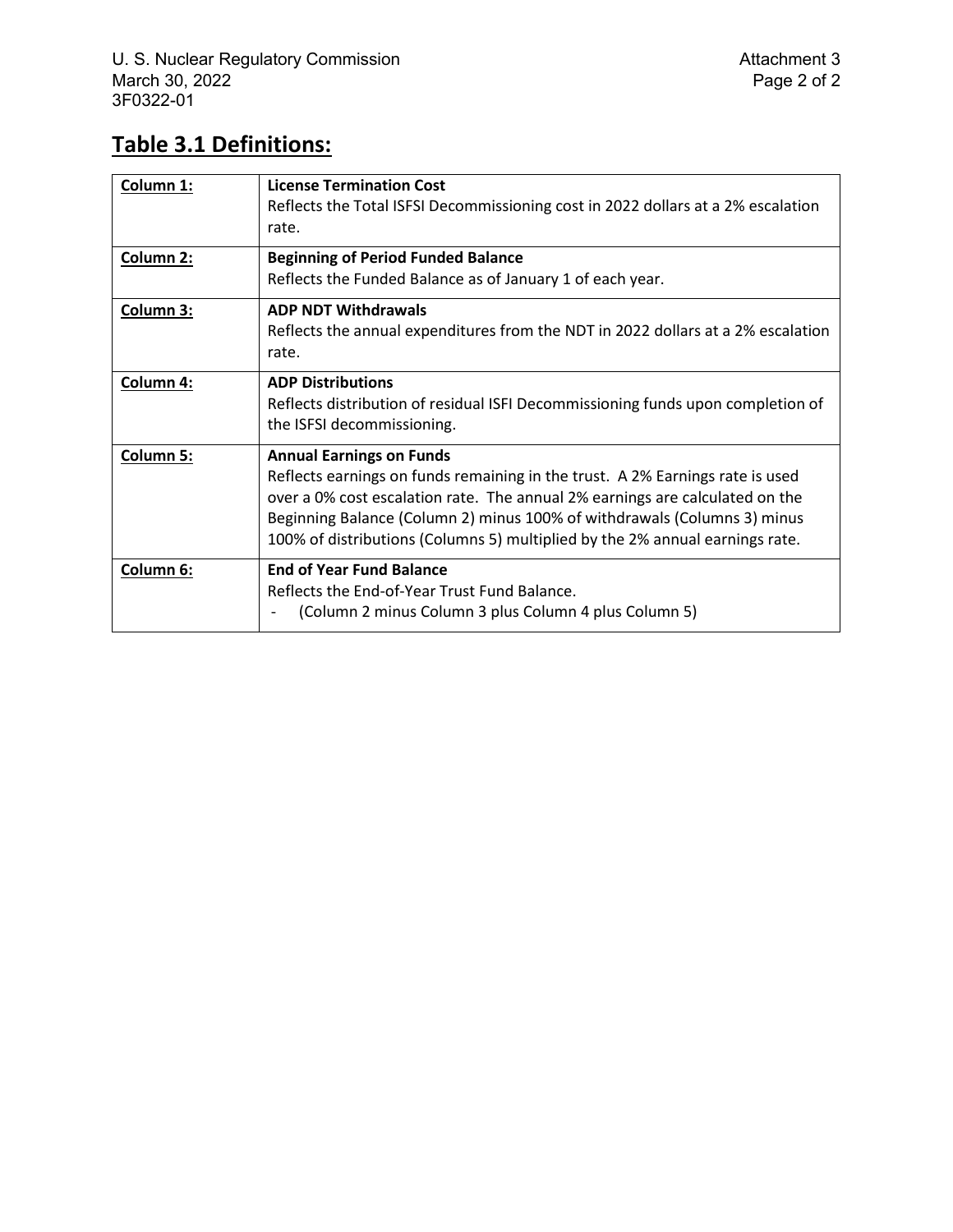## **CR3 PROJECTED CASH FLOW ANALYSIS FOR IRRADIATED FUEL MANAGEMENT**

|                                                                    | <b>Crystal River Unit 3 Nuclear Power Station - PROMPT DECON Methodology</b>                                     |  |                                                      |                           |                                                                   |                             |                                   |                                              |
|--------------------------------------------------------------------|------------------------------------------------------------------------------------------------------------------|--|------------------------------------------------------|---------------------------|-------------------------------------------------------------------|-----------------------------|-----------------------------------|----------------------------------------------|
| Annual Cash Flow Analysis - Irradiated Fuel Management - Table 3.2 |                                                                                                                  |  |                                                      |                           |                                                                   |                             |                                   |                                              |
|                                                                    | (Thousands of 2022 Dollars) - See column definitions below                                                       |  |                                                      |                           |                                                                   |                             |                                   |                                              |
|                                                                    | Column <sub>1</sub><br>Column <sub>2</sub><br>Column 3<br>Column 4<br>Column <sub>5</sub><br>Column <sub>6</sub> |  |                                                      |                           |                                                                   |                             |                                   | Column <sub>7</sub>                          |
| Year                                                               | <b>Spent Fuel</b><br>Management<br>Costs                                                                         |  | Beginning of<br><b>Period Fund</b><br><b>Balance</b> | <b>ADP</b><br>Withdrawals | <b>ADP Incremental</b><br><b>Contributions</b><br>(Distributions) | <b>DOE Cost</b><br>Recovery | <b>Annual Earnings</b><br>on Fund | End-Of-Year<br><b>Fund</b><br><b>Balance</b> |
| 2022                                                               | \$11,746                                                                                                         |  | \$0                                                  | \$11,746                  | \$12,297                                                          | \$0                         | \$3                               | \$554                                        |
| 2023                                                               | \$7,292                                                                                                          |  | \$554                                                | \$7,292                   | $-54,728$                                                         | \$16,861                    | \$27                              | \$5,421                                      |
| 2024                                                               | \$7,518                                                                                                          |  | \$5,421                                              | \$7,518                   | \$0                                                               | \$12,006                    | \$50                              | \$9,958                                      |
| 2025                                                               | \$7,669                                                                                                          |  | \$9,958                                              | \$7,669                   | \$0                                                               | \$7,292                     | \$48                              | \$9,630                                      |
| 2026                                                               | \$7,822                                                                                                          |  | \$9,630                                              | \$7,822                   | \$0                                                               | \$15,469                    | \$86                              | \$17,363                                     |
| 2027                                                               | \$11,298                                                                                                         |  | \$17,363                                             | \$11,298                  | \$0                                                               | \$7,822                     | \$69                              | \$13,956                                     |
| 2028                                                               | \$11,524                                                                                                         |  | \$13,956                                             | \$11,524                  | \$0                                                               | \$11,597                    | \$70                              | \$14,099                                     |
| 2029                                                               | \$11,755                                                                                                         |  | \$14,099                                             | \$11,755                  | \$0                                                               | \$11,524                    | \$69                              | \$13,938                                     |
| 2030                                                               | \$11,990                                                                                                         |  | \$13,938                                             | \$11,990                  | \$0                                                               | \$11,755                    | \$69                              | \$13,771                                     |
| 2031                                                               | \$12,230                                                                                                         |  | \$13,771                                             | \$12,230                  | \$0                                                               | \$12,307                    | \$69                              | \$13,918                                     |
| 2032                                                               | \$12,474                                                                                                         |  | \$13,918                                             | \$12,474                  | \$0                                                               | \$12,230                    | \$68                              | \$13,741                                     |
| 2033                                                               | \$12,724                                                                                                         |  | \$13,741                                             | \$12,724                  | \$0                                                               | \$12,474                    | \$67                              | \$13,559                                     |
| 2034                                                               | \$12,978                                                                                                         |  | \$13,559                                             | \$12,978                  | \$0                                                               | \$13,060                    | \$68                              | \$13,710                                     |
| 2035                                                               | \$13,238                                                                                                         |  | \$13,710                                             | \$13,238                  | \$0                                                               | \$12,978                    | \$67                              | \$13,517                                     |
| 2036                                                               | \$13,503                                                                                                         |  | \$13,517                                             | \$13,503                  | \$0                                                               | \$13,238                    | \$66                              | \$13,319                                     |
| 2037                                                               | \$77,171                                                                                                         |  | \$13,319                                             | \$77,171                  | \$0                                                               | \$64,671                    | \$4                               | \$824                                        |
| <b>TOTAL</b>                                                       | \$242,932                                                                                                        |  | \$0                                                  | \$242,932                 | \$7,569                                                           | \$235,285                   | \$902                             | \$824                                        |

## **Table 3.2**